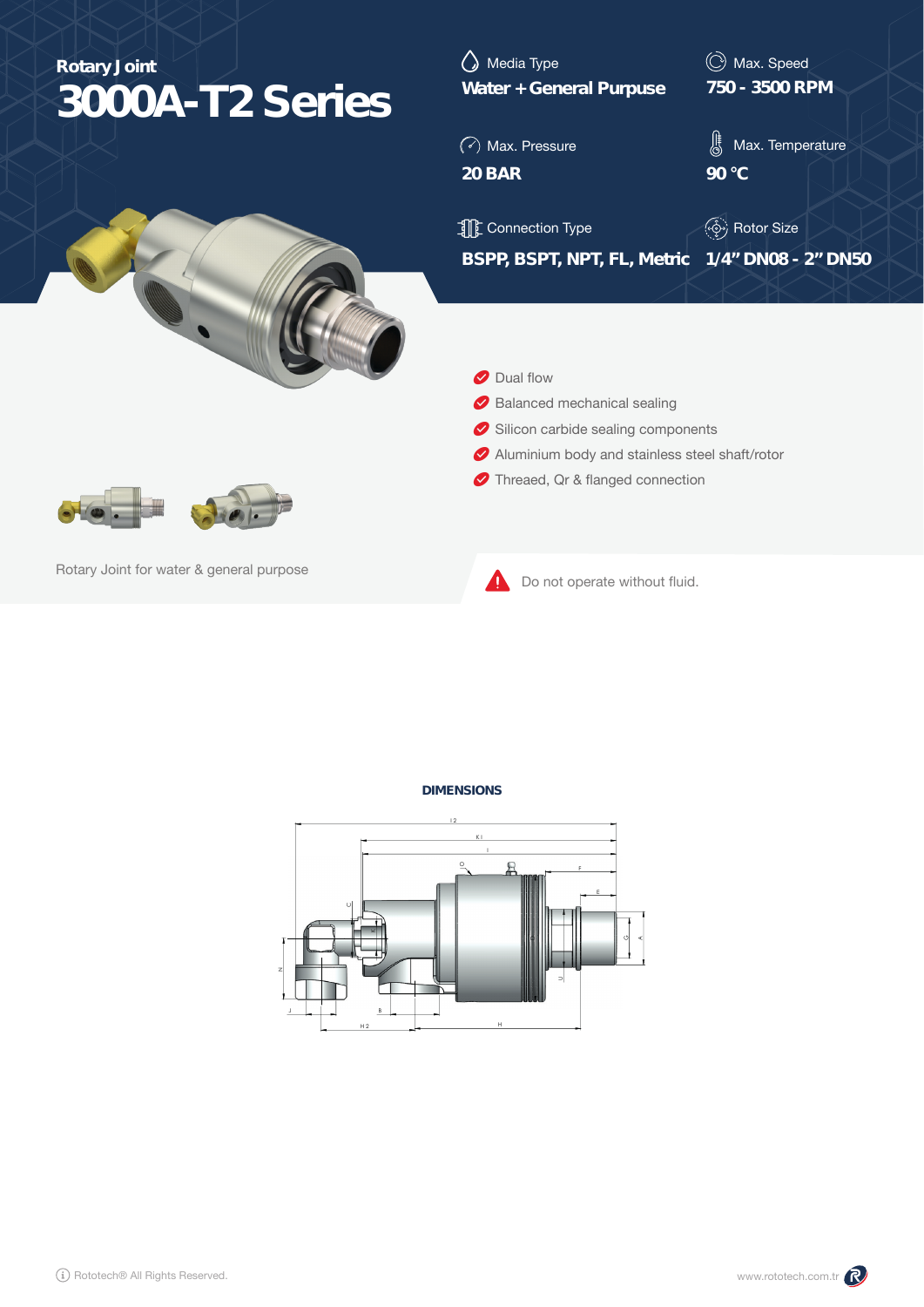| <b>SIZE</b> | B           |             | <b>MODEL NO</b> | $\overline{A}$  | $\mathbf{C}$ | DØ  |        | 12     | E  |    | К         | K1     | GØ    | н      | H <sub>2</sub> | ${\bf N}$ | $\mathsf{U}$ | <b>OØ</b>                 | LØ | S. | T  | <b>KG</b> |
|-------------|-------------|-------------|-----------------|-----------------|--------------|-----|--------|--------|----|----|-----------|--------|-------|--------|----------------|-----------|--------------|---------------------------|----|----|----|-----------|
| 15          | $1/2"$ NPT  | 3/8" NPT    | 3050-1036-106D  | 1/2" NPT - RH   | 3/8" NPT     | 59  | 121    | 151    | 19 | 34 | 1/4" BSPP | 120    | 13    | 81,50  | 39,50          | 25        | 26           | 8 (2x180°)                |    |    |    | 0,77      |
| 15          | $1/2"$ NPT  | 3/8" NPT    | 3050-1036-107D  | 1/2" NPT - LH   | 3/8" NPT     | 59  | 121    | 151    | 19 | 34 | 1/4" BSPP | 120    | 13    | 81,50  | 39,50          | 25        | 26           | 8 (2x180°)                |    |    |    | 0,77      |
| 15          | $1/2"$ NPT  | 3/8" NPT    | 3050-1036-100D  | 024             | 3/8" NPT     | 59  | 121    | 151    |    | 34 | 1/4" BSPP | 120    | 13    | 83,50  | 39,50          | 25        |              | 8 (2x180°)                | 22 | 6  | 11 | 0,77      |
| 15          | $1/2$ " BSP | 3/8" BSP    | 3050-1136-206D  | 1/2" BSP - RH   | 3/8" BSP     | 59  | 121    | 151    | 19 | 34 | 1/4" BSPP | 120    | 13    | 81,50  | 39,50          | 25        | 26           | 8 (2x180°)                |    |    |    | 0,77      |
| 15          | 1/2" BSP    | 3/8" BSP    | 3050-1136-207D  | 1/2" BSP - LH   | 3/8" BSP     | 59  | 121    | 151    | 19 | 34 | 1/4" BSPP | 120    | 13    | 81,50  | 39,50          | 25        | 26           | 8 (2x180°)                |    |    |    | 0,77      |
| 15          | 1/2" BSP    | 3/8" BSP    | 3050-1136-100D  | <b>Ø24</b>      | 3/8" BSP     | 59  | 121    | 151    |    | 34 | 1/4" BSPP | 120    | 13    | 83,50  | 39,50          | 25        |              | 8 (2x180°)                | 22 | 6  | 11 | 0,77      |
| 20          | 3/4" NPT    | 3/8" NPT    | 3075-1036-108D  | 3/4" NPT - RH   | 1/2" NPT     | 69  | 136,50 | 171,50 | 19 | 36 | 1/4" BSPP | 133,70 | 17,50 | 91,50  | 47,50          | 30        | 30           | 8,5 (2x180°)              |    |    |    | 1,11      |
| 20          | 3/4" NPT    | 3/8" NPT    | 3075-1036-109D  | 3/4" NPT - LH   | $1/2$ " NPT  | 69  | 136,50 | 171,50 | 19 | 36 | 1/4" BSPP | 133,70 | 17,50 | 91,50  | 47,50          | 30        | 30           | 8,5 (2x180°)              |    |    |    | 1,11      |
| 20          | $3/4"$ NPT  | $3/8"$ NPT  | 3075-1036-100D  | Ø30             | $1/2$ " NPT  | 69  | 136,50 | 171.50 |    | 36 | 1/4" BSPP | 133.70 | 17,50 | 91.50  | 47,50          | 30        | 30           | 8,5 (2x180°)              | 28 | -8 | 14 | 1,11      |
| 20          | 3/4" BSP    | 3/8" BSP    | 3075-1136-208D  | 3/4" BSP - RH   | 1/2" BSP     | 69  | 136,50 | 171,50 | 19 | 36 | 1/4" BSPP | 133,70 | 17,50 | 91,50  | 47,50          | 30        | 30           | 8,5 (2x180°)              |    |    |    | 1,11      |
| 20          | 3/4" BSP    | 3/8" BSP    | 3075-1136-209D  | 3/4" BSP - LH   | 1/2" BSP     | 69  | 136,50 | 171,50 | 19 | 36 | 1/4" BSPP | 133,70 | 17,50 | 91,50  | 47,50          | 30        | 30           | 8,5 (2x180°)              |    |    |    | 1,11      |
| 20          | 3/4" BSP    | 3/8" BSP    | 3075-1136-100D  | <b>Ø30</b>      | $1/2$ " BSP  | 69  | 136,50 | 171,50 |    | 36 | 1/4" BSPP | 133,70 | 17,50 | 91,50  | 47,50          | 30        | 30           | 8,5(2x180°)               | 28 | 8  | 14 | 1,11      |
| 25          | 1" NPT      | $1/2"$ NPT  | 3100-1036-110D  | 1" NPT - RH     | 3/4" NPT     | 79  | 158    | 200    | 22 | 44 | 3/8" BSPP | 159    | 25    | 103,50 | 58,50          | 34,50     | 36           | $8,5(2\times180^\circ)$   |    |    |    | 1,60      |
| 25          | 1" NPT      | $1/2"$ NPT  | 3100-1036-111D  | 1" NPT - LH     | 3/4" NPT     | 79  | 158    | 200    | 22 | 44 | 3/8" BSPP | 159    | 25    | 103,50 | 58,50          | 34,50     | 36           | 8,5 (2x180°)              |    |    |    | 1,60      |
| 25          | 1" NPT      | $1/2"$ NPT  | 3100-1036-100D  | 035             | 3/4" NPT     | 79  | 158    | 200    |    | 44 | 3/8" BSPP | 159    | 25    | 103,50 | 58,50          | 34,50     |              | 8,5 (2x180°)              | 33 | 8  | 14 | 1,60      |
| 25          | 1" BSP      | 1/2" BSP    | 3100-1136-110D  | 1" BSP - RH     | 3/4" BSP     | 79  | 158    | 200    | 22 | 44 | 3/8" BSPP | 159    | 25    | 103,50 | 58,50          | 34,50     | 36           | 8,5(2x180°)               |    |    |    | 1,60      |
| 25          | 1" BSP      | 1/2" BSP    | 3100-1136-111D  | 1" BSP - LH     | 3/4" BSP     | 79  | 158    | 200    | 22 | 44 | 3/8" BSPP | 159    | 25    | 103,50 | 58,50          | 34,50     | 36           | 8,5 (2x180°)              |    |    |    | 1,60      |
| 25          | 1" BSP      | $1/2$ " BSP | 3100-1136-100D  | Ø35             | 3/4" BSP     | 79  | 158    | 200    |    | 44 | 3/8" BSPP | 159    | 25    | 103,50 | 58,50          | 34,50     |              | 8,5 (2x180°)              | 33 | 8  | 14 | 1,60      |
| 32          | 1 1/4" NPT  | 3/4" NPT    | 3125-1036-112D  | 1 1/4" NPT - RH | 1" NPT       | 89  | 192    | 235,50 | 28 | 52 | 1/2" BSPP | 192    | 32    | 123    | 69             | 36,50     | 46           | 8,5 (2x180°)              |    |    |    | 2,40      |
| 32          | 1 1/4" NPT  | 3/4" NPT    | 3125-1036-113D  | 1 1/4" NPT - LH | 1" NPT       | 89  | 192    | 235,50 | 28 | 52 | 1/2" BSPP | 192    | 32    | 123    | 69             | 36,50     | 46           | 8,5 (2x180°)              |    |    |    | 2,40      |
| 32          | 1 1/4" NPT  | 3/4" NPT    | 3125-1036-100D  | Ø45             | 1" NPT       | 89  | 192    | 235,50 |    | 52 | 1/2" BSPP | 192    | 32    | 123    | 69             | 36,50     |              | 8,5 (2x180°)              | 43 | 8  | 14 | 2,40      |
| 32          | 1 1/4" BSP  | 3/4" BSP    | 3125-1136-212D  | 1 1/4" BSP - RH | 1" BSP       | 89  | 192    | 235,50 | 28 | 52 | 1/2" BSPP | 192    | 32    | 123    | 69             | 36,50     | 46           | 8,5(2x180°)               |    |    |    | 2.40      |
| 32          | 1 1/4" BSP  | 3/4" BSP    | 3125-1136-213D  | 1 1/4" BSP - LH | 1" BSP       | 89  | 192    | 235,50 | 28 | 52 | 1/2" BSPP | 192    | 32    | 123    | 69             | 36,50     | 46           | 8,5 (2x180°)              |    |    |    | 2,40      |
| 32          | 1 1/4" BSP  | 3/4" BSP    | 3125-1136-100D  | Ø45             | 1" BSP       | 89  | 192    | 235,50 |    | 52 | 1/2" BSPP | 192    | 32    | 123    | 69             | 36,50     |              | $8,5$ (2x180 $^{\circ}$ ) | 43 | 8  | 14 | 2,40      |
| 40          | 1 1/2" NPT  | $3/4"$ NPT  | 3150-1036-114D  | 1 1/2" NPT - RH | 1 1/4" NPT   | 109 | 225    | 279    | 30 | 70 | 3/4" BSPP | 228    | 38    | 153    | 72             | 43        | 55           | 8,5 (2x180°)              |    |    |    | 4,30      |
| 40          | 1 1/2" NPT  | 3/4" NPT    | 3150-1036-115D  | 1 1/2" NPT - LH | 1 1/4" NPT   | 109 | 225    | 279    | 30 | 70 | 3/4" BSPP | 228    | 38    | 153    | 72             | 43        | 55           | 8,5 (2x180°)              |    |    |    | 4,30      |
| 40          | 1 1/2" NPT  | 3/4" NPT    | 3150-1036-100D  | 050             | 1 1/4" NPT   | 109 | 225    | 279    |    | 70 | 3/4" BSPP | 228    | 38    | 153    | 72             | 43        |              | 8,5 (2x180°)              | 48 | 10 | 17 | 4,30      |
| 40          | 1 1/2" BSP  | 3/4" BSP    | 3150-1136-214D  | 1 1/2" BSP - RH | 1 1/4" BSP   | 109 | 225    | 279    | 30 | 70 | 3/4" BSPP | 228    | 38    | 153    | 72             | 43        | 55           | 8,5 (2x180°)              |    |    |    | 4,30      |
| 40          | 1 1/2" BSP  | 3/4" BSP    | 3150-1136-215D  | 1 1/2" BSP - LH | 11/4" BSP    | 109 | 225    | 279    | 30 | 70 | 3/4" BSPP | 228    | 38    | 153    | 72             | 43        | 55           | 8,5 (2x180°)              |    |    |    | 4,30      |
| 40          | 1 1/2" BSP  | 3/4" BSP    | 3150-1136-100D  | 050             | 1 1/4" BSP   | 109 | 225    | 279    |    | 70 | 3/4" BSPP | 228    | 38    | 153    | 72             | 43        |              | 8,5 (2x180°)              | 48 | 10 | 17 | 4,30      |
| 50          | $2"$ NPT    | $1"$ NPT    | 3200-1036-116D  | 2" NPT - RH     | 1 1/2" NPT   | 119 | 249    | 306    | 30 | 64 | 1" BSPP   | 249    | 48    | 164    | 87,50          | 46,50     | 60           | 8,5 (2x180°)              |    |    |    | 5         |